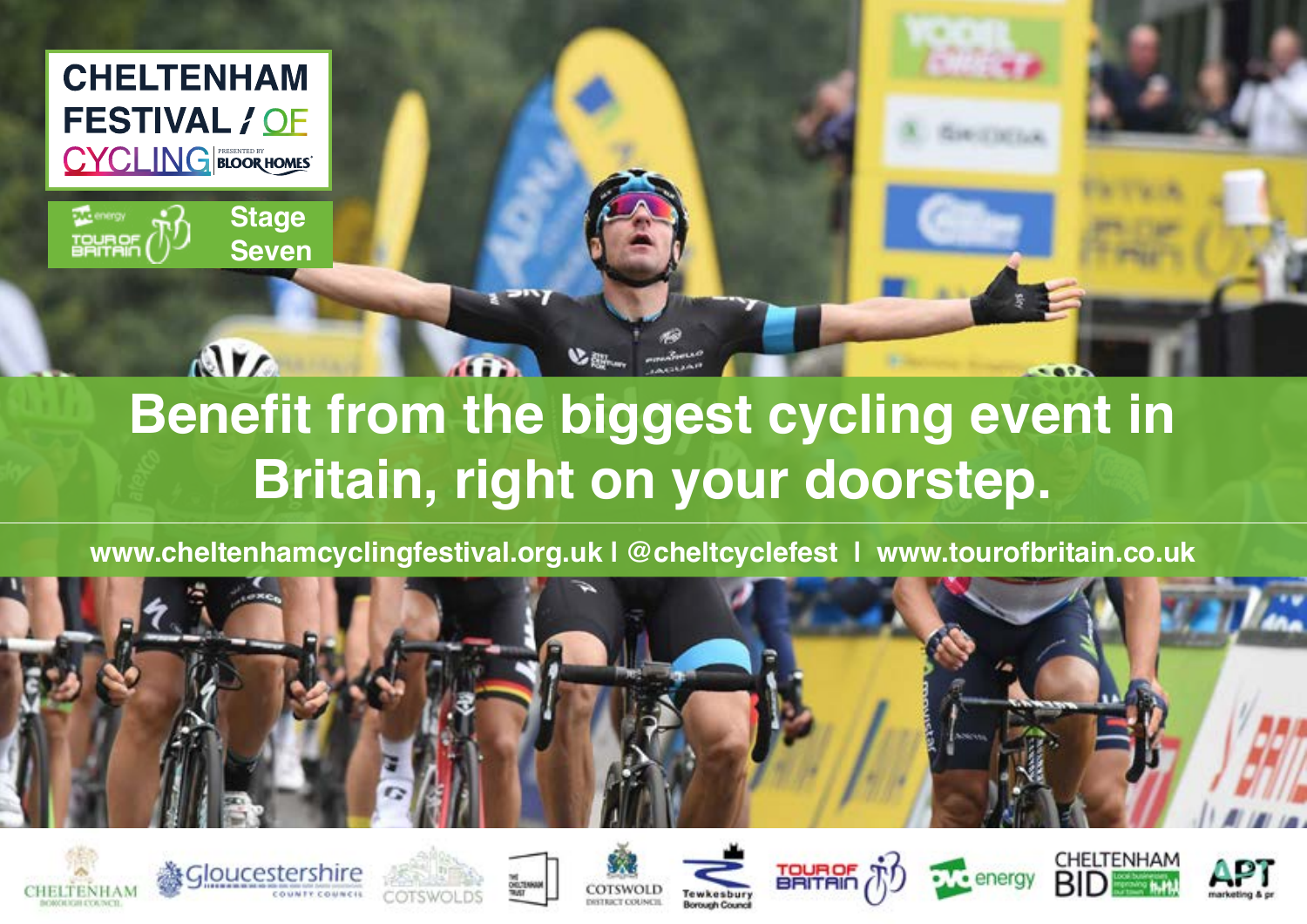# **Get ready for a wheelie great event…**

On **Saturday 9th September**, Cheltenham residents and visitors alike will get to enjoy the Cheltenham Festival of Cycling, featuring a series of town-wide initiatives to enjoy, educate, try and watch. From the Family Zone in Pittville Park to a Street Market outside the Municipal Offices, the town will come alive, and even better, you'll also have a chance to celeb-spot some of the world's most elite cyclists too.

We're looking for **businesses and individuals** to take part in our free initiatives, or buy some of our affordable business benefits, and help us make this event one to remember!

Read on to find out how…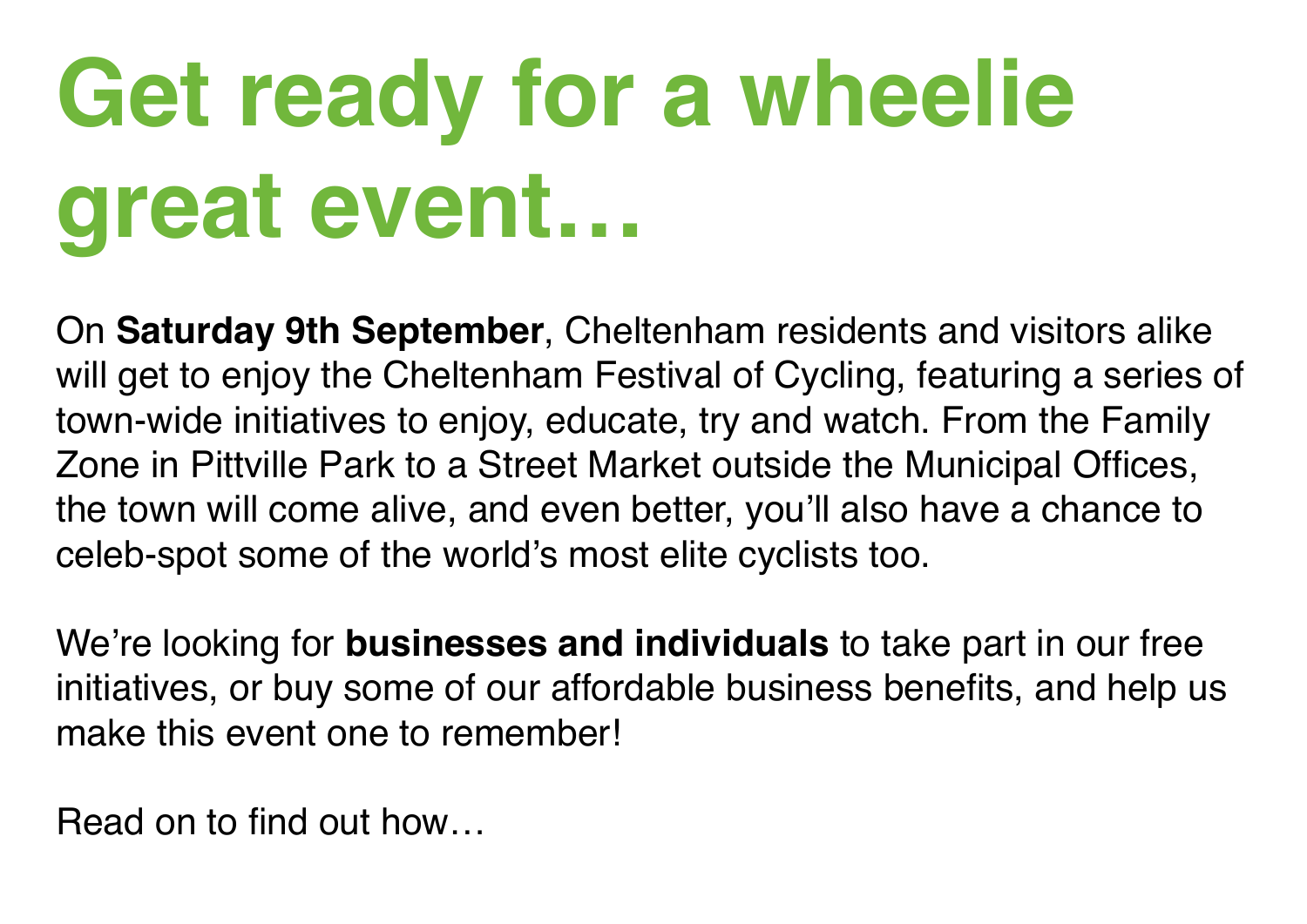# **The Tour is coming...**

As part of the Festival, Cheltenham is proud to host the finish line of the penultimate stage of the **OVO Energy Tour of Britain,** which will see 120 of the world's top professional cyclist's, race through the Cotswolds to arrive in our historic spa town on **Saturday 9 September**. The leg will start in Hemel Hempstead and cover a whopping distance of 115 miles or 186km that will also see them tackle the **King of the mountains;** Cleeve Hill in their bid to finish first.



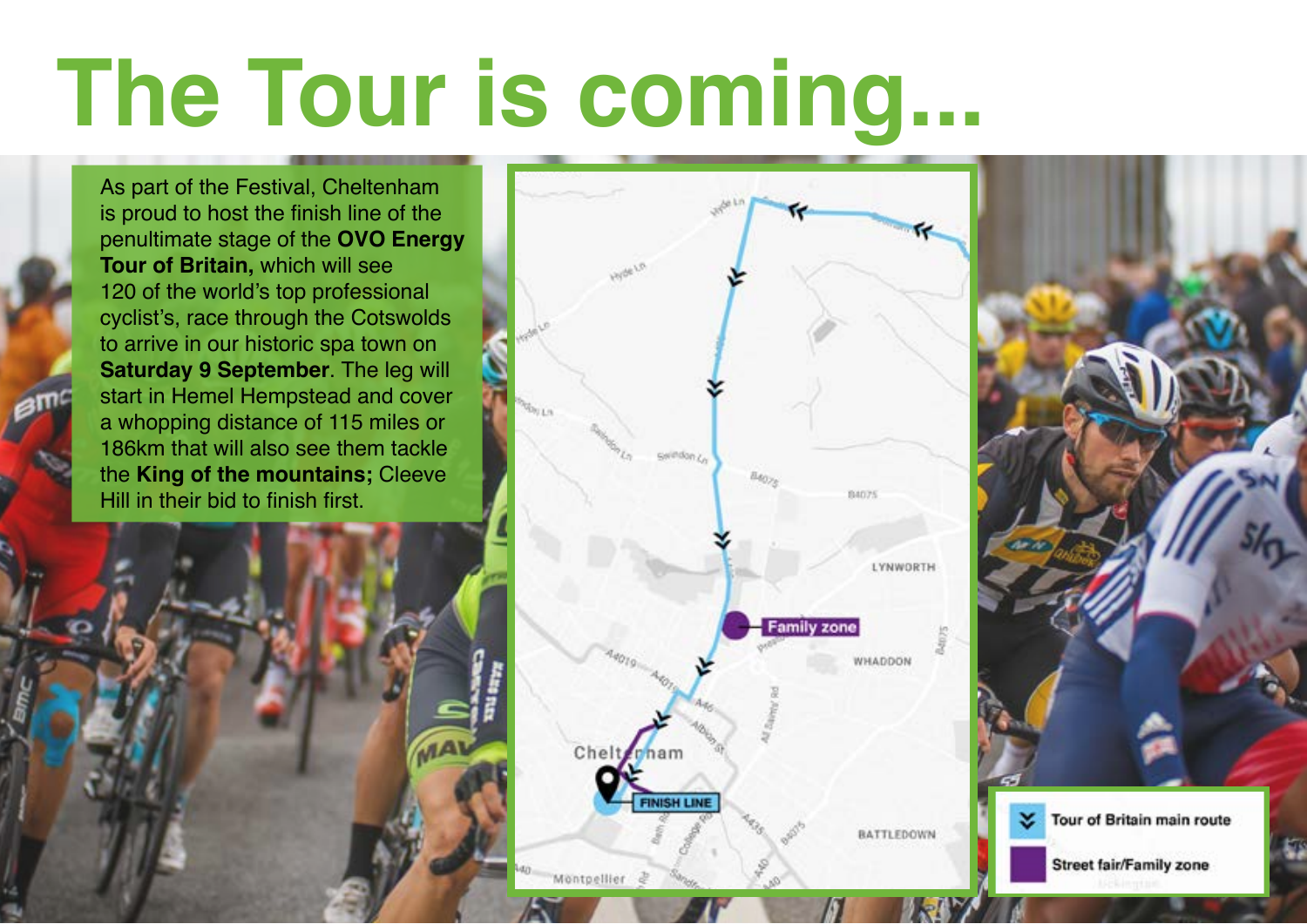# **How can your business benefit?**

The combined Festival and **Tour of Britain** event is expected to draw up to **50,000 people** to Cheltenham, with people coming from all across the UK to line the route and **watch the action** first hand.

Businesses can capitalise on this amazing opportunity in a number of ways...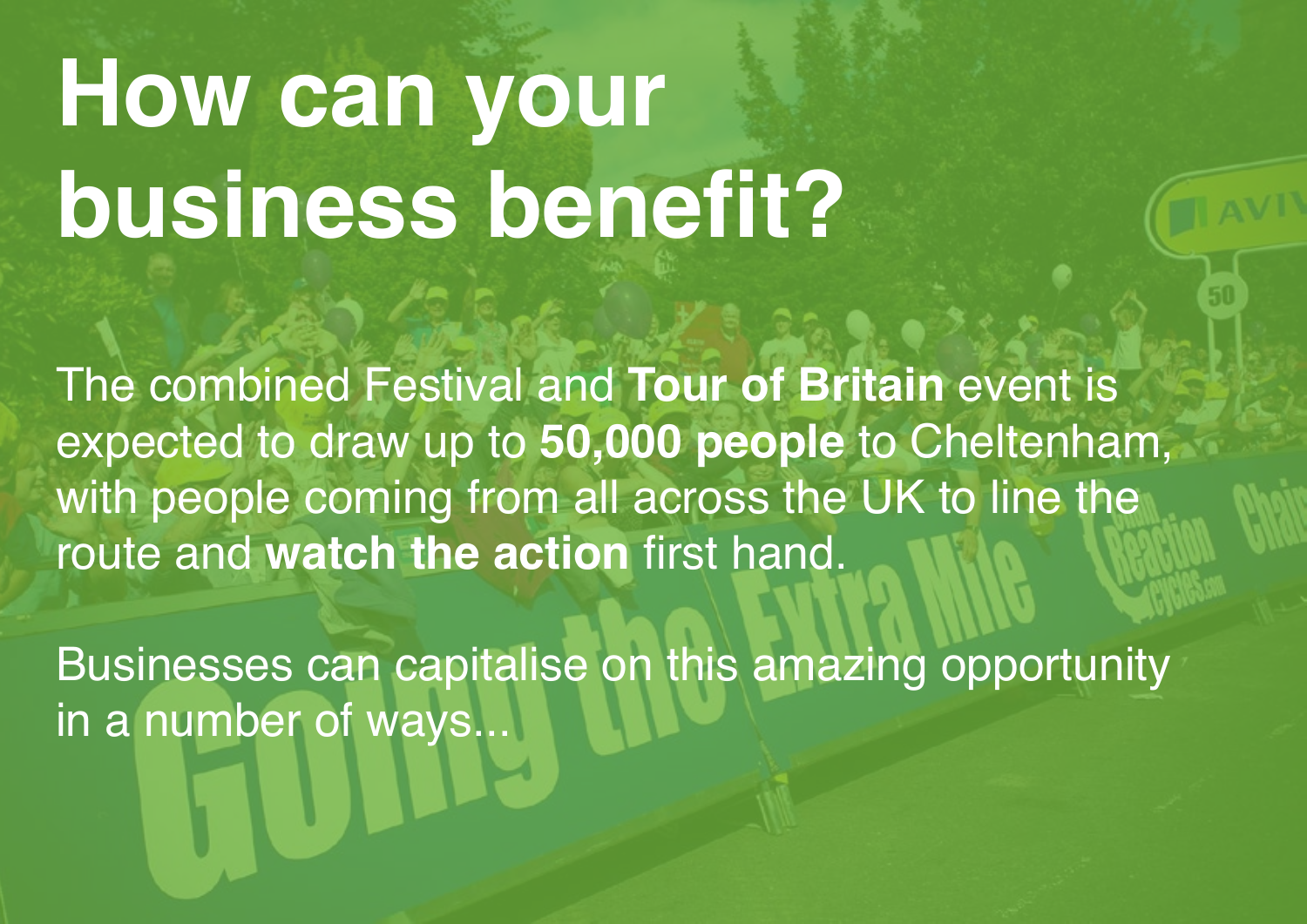# **Make the town zing...**

This year, the official colour of Cheltenham Festival of Cycling is a particularly bright shade of **lime green**, and at the beginning of August, you'll start to see some rather vibrant bicycle art appearing throughout the town. Funded by the Cheltenham BID, this is your chance to contribute to the community feel by:

- requesting a **green bike** for your business, shop window or home
- **• coordinating window displays**, adding green bunting, inflating green balloons; anything you can think of to catch the attention
- planting bike **art flowerbeds**
- promoting the event and our website with **posters and flyers**, and sharing the info on social media
- sending us your photos; **tweet us, tag us on Facebook and Instagram** and tell us your plans!
- Don't forget, the Tour of Britain is **heavily televised** and will also include footage of the local area too. The best and brightest displays may well make it onto **live TV,** so what are you waiting for?



#### **Be a winner**

**We're running a competition for the best display in town. If you think your display could be a winner, tag your picture using the hashtag #CheltenhamBest and it might be you. Find out more…**

 **@cheltcyclefest #cheltcyclefest cheltcyclefest**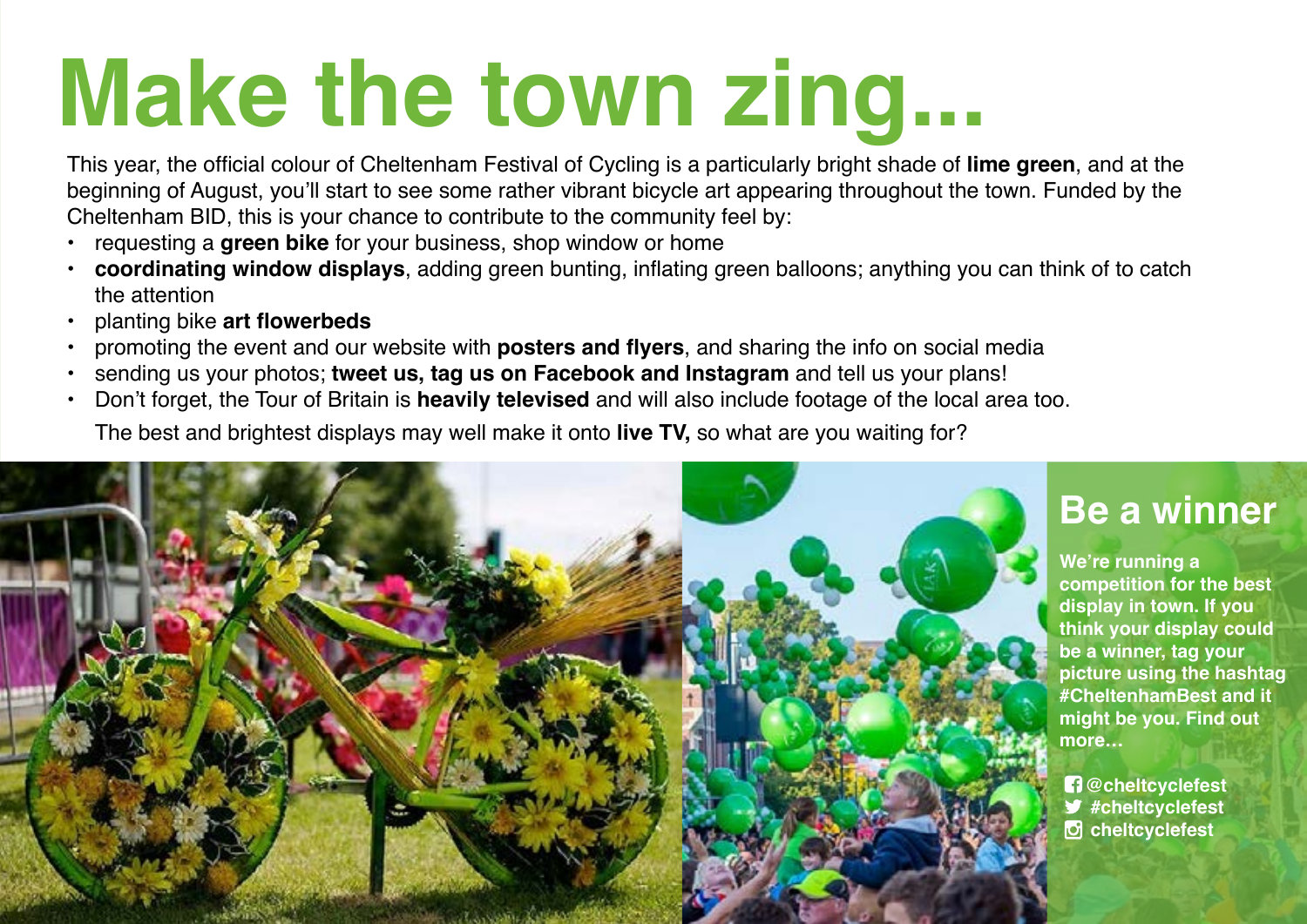# **Promote your business...**

As well as opportunities for national & international exposure via our sponsorship packages, which start at £3,000, we are also providing businesses with promotional opportunities from as little as £50. If you have a budget available, and would like to promote your business, you can take advantage of local and national awareness via:

**Soft banners:** Our banners are up all around the town in highly visible locations. Banners are 2 metres by 1 metre. Get your logo on our official banners including print and production for:

- For one week: £75
- For two weeks: £100
- For three weeks: £125
- For four weeks: £140

**Please allow 5 working days for print and production. Discounts are available for 5 or more banners.**

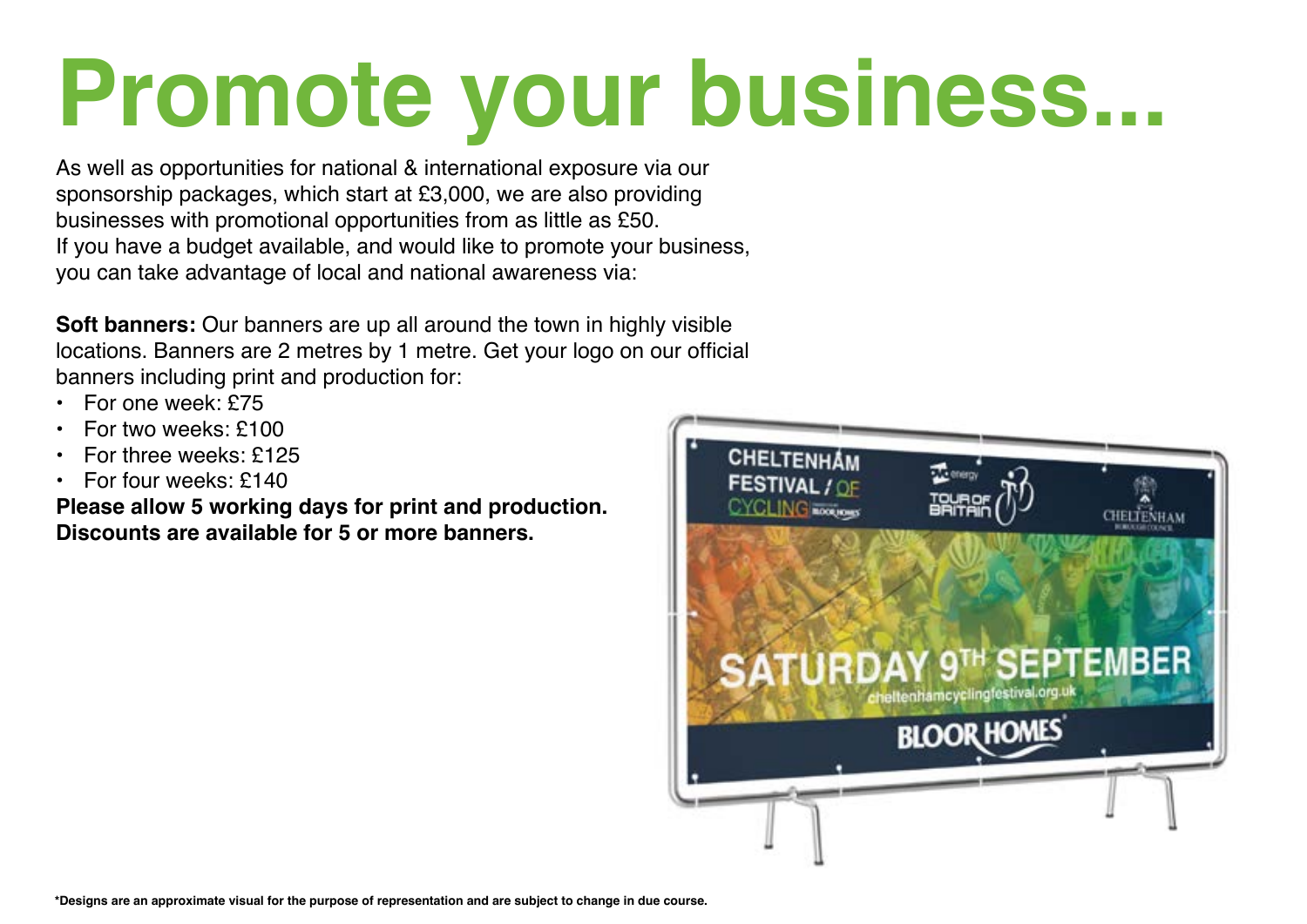**Digital Package;** including a profile on the website, mentions on social media and a logo and URL in a newsletter. Choose from three tiers:

- **• Top tier:** Including a 150 word profile on the website in a prime location, a minimum of five mentions across our social media channels as one of our official supporters, and a logo and URL in three of our newsletters over the next twelve months. £100
- **• Tier 2:** Including a 100 word profile on the website as our supporter, a minimum of three mentions across our social media channels and a logo and URL in two of our newsletters over the next twelve months. £75
- **• Tier 3:** Including a 50 word profile on the website as our supporter, at least one mention on our social media channels and a logo and URL in one of our newsletters over the next twelve months. £50

**Fill our goody bags;** we plan to give our visitors and residents alike a fun-filled goody bag with memories of the day. Up to 5,000 goody bags will be produced, and local businesses can put something into our goody bags. You will:

- need to provide something tangible; think branded pencils, binoculars, rain ponchos, sunglasses, whatever you want to produce
- need to let us know how many goody bags you want to put something in. Minimum 500

**Have a stall;** we're running a street market on the Long Gardens, outside the municipal offices, and there is also a **VIP Race Village** in Imperial Gardens.

- Select a 5ft market stall (half of a 10ft stall) near Neptune's Fountain on the Inner Promenade, on hard standing, close to to the Finish Line and well placed for media coverage. First come, first served. £60 for the day.
- Select a 10ft market stall near Neptune's Fountain on the Inner Promenade, on hard standing, close to the Finish Line and well placed for media coverage. You can provide your own stall, or we'll provide one for you. First come, first served. £100 for the day.

#### **Interested in one of our benefits? Ask us about the reach or contact Victoria Petkovic-Short: victoria@aptmarketing.co.uk to book one of our promotional perks…**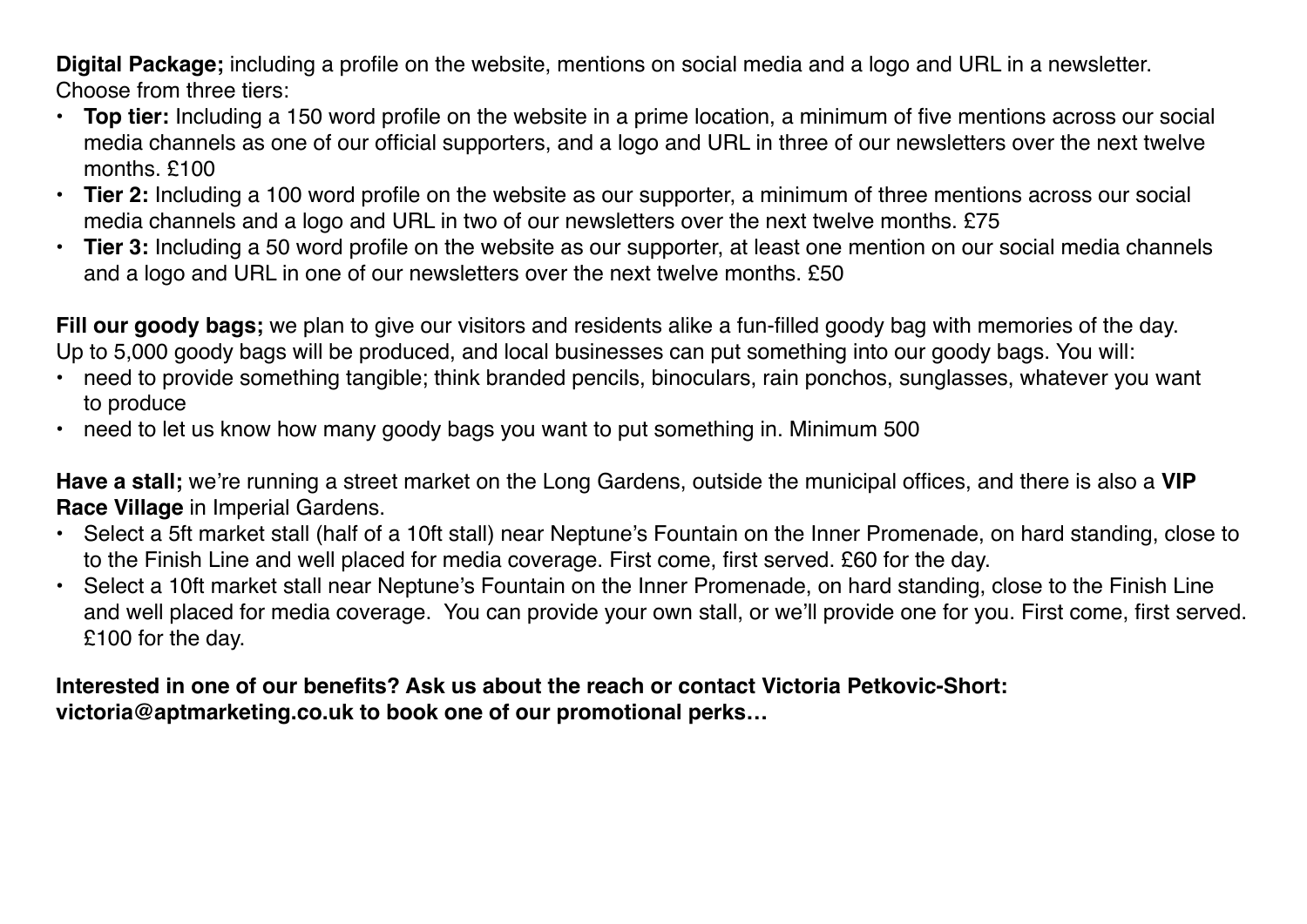# **Other opportunities**

#### **Accommodation Providers**

If you run a hotel or B&B or offer rooms to rent, make sure your business is listed on the Visit Cheltenham website. You should also make sure your website highlights local cycle routes /events along with images and information about attractions accessible to cyclists

- that cyclists will be catered for by emphasising the facilities/ services available for cyclists at your premises – think bike storage, washing facilities etc.
- put your business in front of potential visitors by sharing Festival updates on social media and using official hashtags
- get your business accredited with one of the national welcome schemes i.e. cyclists and walkers welcome.

#### **Restaurants, Bars & Cafes**

Cheltenham is known as the foodie centre of the Cotswolds. The Festival presents the perfect opportunity to showcase the very best of food and drink that Cheltenham has to offer and live up to our well-earned reputation. Consider Cycling and Tour of Britain themed products, stock up with local delicacies and promote special on-the-day deals that spectators can take advantage of.

Don't forget to keep checking our website for information on road closures and times, and any access changes. Food and drink businesses may need to consider adapting their opening, closing and food service hours around the event to help make the most of the opportunity. Don't forget, if you have television facilities, you can also promote live coverage of the event!